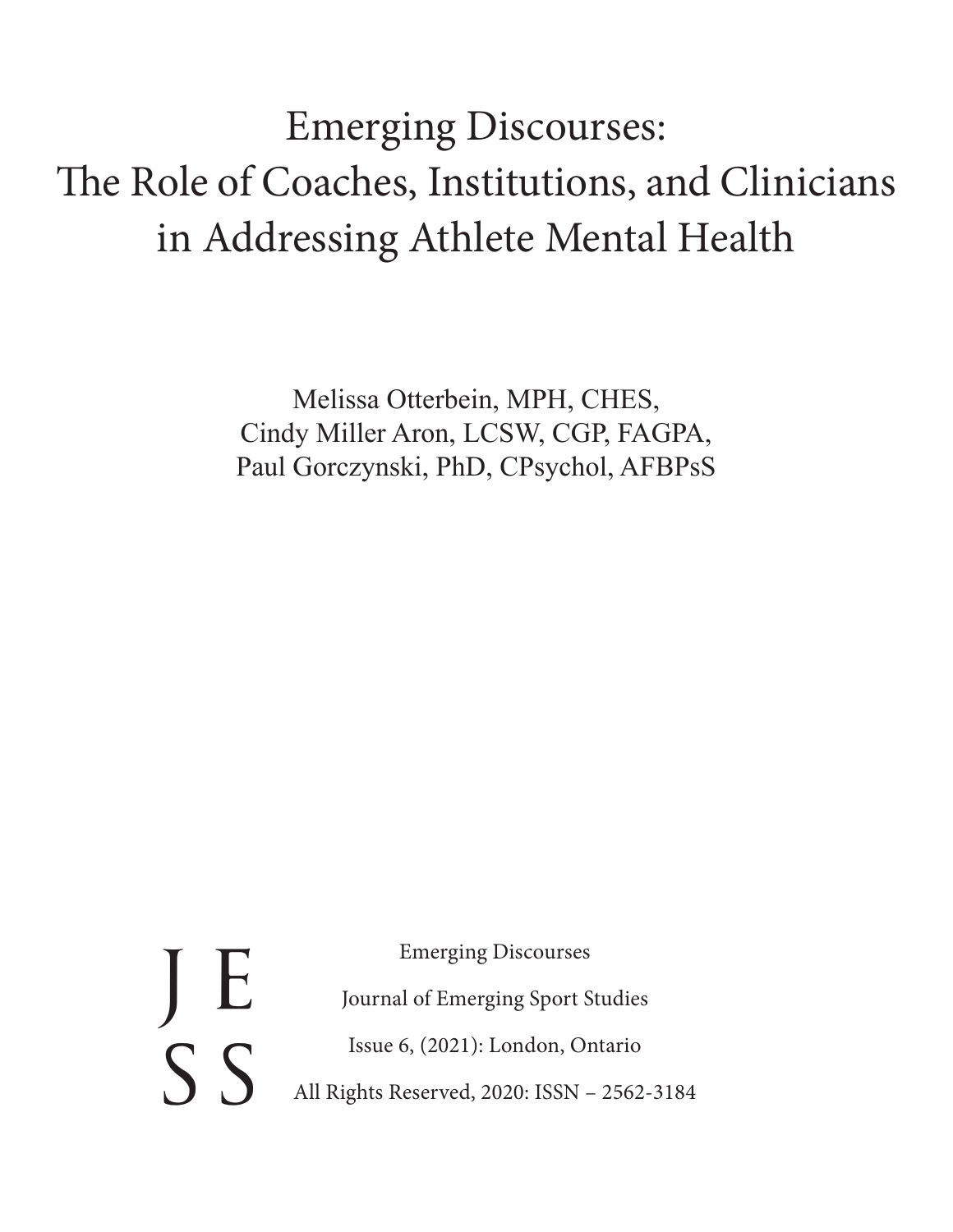# **Introduction**

ental health, defined by the World Health Organization as "a state of wellbeing in which every indi-<br>vidual realizes his or her own potential, can cope with normal stresses of life, can work productively<br>and fruitfully, an vidual realizes his or her own potential, can cope with normal stresses of life, can work productively and fruitfully, and is able to make a contribution to her or his community," is an important concern for athletes.<sup>1</sup> In 2018, research findings showed that the prevalence of mental health symptoms and disorders among current elite athletes ranged from 19% for alcohol misuse to 34% for anxiety/depression, and from 16% for distress to 26% for anxiety/depression for former elite athletes.<sup>2</sup> Research suggests that while athletes have overall better physical health than their non-athlete counterparts, they experience similar rates of mental health symptoms and disorders.<sup>3,4</sup>

Coaches occupy many roles in an athlete's life and, as such, can have a considerable influence on their athletes' lives<sup>5,6,7</sup>. Given that coaches spend so much time with their athletes, they are in an ideal position to identify when an athlete is having difficulty with their mental health and can help athletes with receiving timely and effective treatment.<sup>8</sup>

Yet, coaches alone are not sufficient in preventing or addressing mental health symptoms and disorders in their athletes. Further, research has shown that many coaches are unsure what to do in situations concerning mental health, and express concerns that they may make an athlete's situation worse.<sup>3</sup> This commentary addresses the social, structural, and cultural shifts that not only coaches, but administrators, national federations, and clinicians can create to foster environments of athlete wellness.

### **Mental Health Challenges Experienced by Athletes**

Athletes face unique challenges, including sporting pressure, injuries, competitive anxiety, body image (particularly in sports associated with a high focus on being "lean"), uncertainty about their status on a team (active, inactive, starting athlete), team challenges, uncertainty about retirement, and harassment and abuse (non-accidental violence) from unhealthy sporting environments.<sup>9,10</sup>

In addition to the aforementioned challenges, athletes may experience further challenges stemming from discrimination in their gender, racial, sexual, and religious identities. Intersectionality, defined as "the complex, cumulative way in which the effects of multiple forms of discrimination (such as racism, sexism, and classism) combine, overlap, or intersect especially in the experiences of marginalized individuals or groups,<sup>11</sup> is an important framework to consider additional factors that may pose mental health challenges in athletes' lives.

Mental health and its impact in athletes' lives must be addressed on the individual, interpersonal, organizational,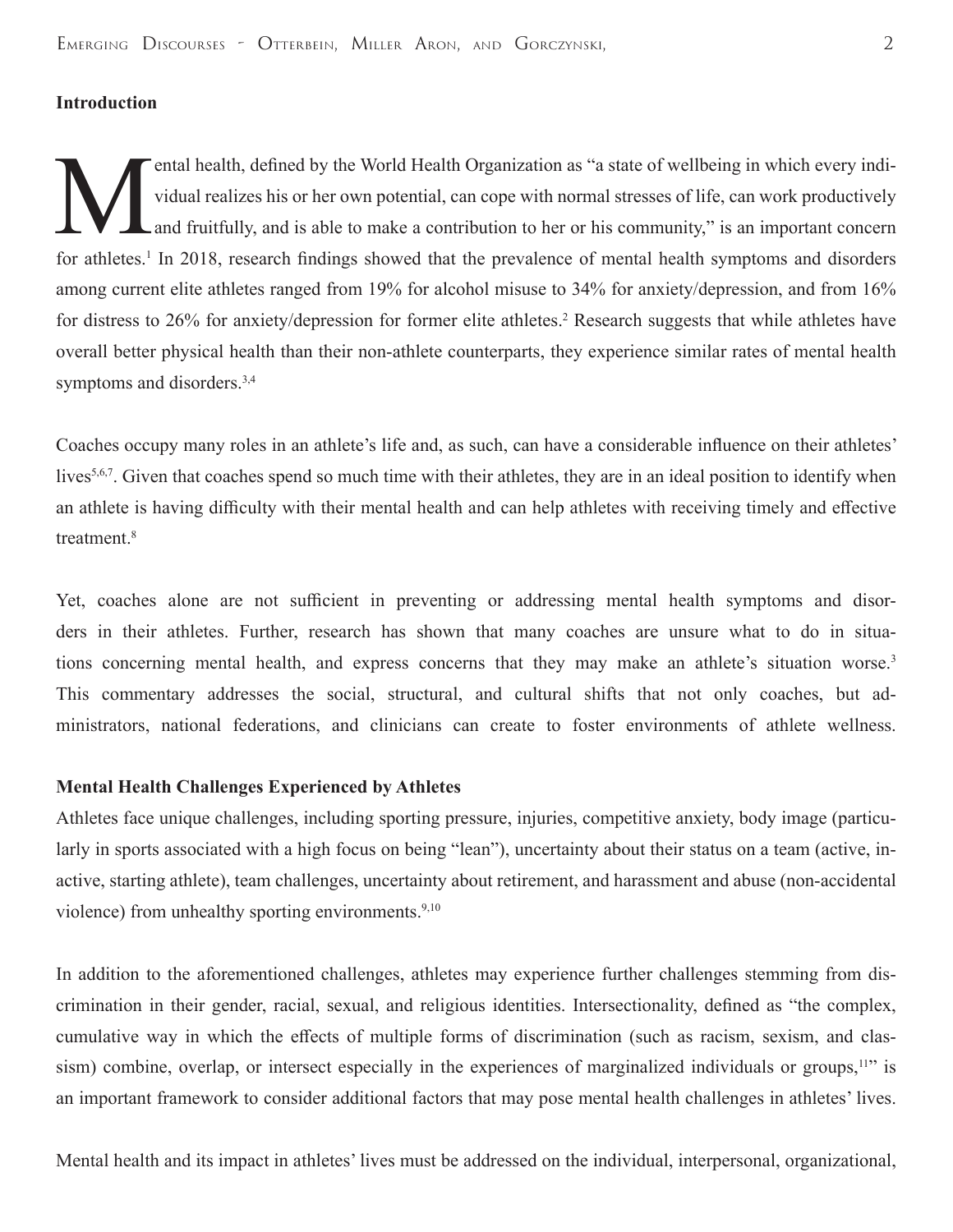community, and policy levels. Therefore, it is of utmost importance for coaches, clinicians, national federations, and institutions to address athlete mental health in policies, programs, education, and strategies.

#### **Barriers to Mental Health Disclosure**

Research from University of Toronto has shown there to be five key barriers that discourage student-athletes from disclosing psychological distress to coaches, including traditionally "tough" sport cultures.12 With such a strong emphasis on mental toughness, an athlete may not disclose their mental health challenges for fear of being perceived as "weak." Further, the power coaches hold in their relationship with athletes was identified as another barrier. Given coaches' decision-making control, athletes with mental health concerns may feel that if they disclose, their playing time, position on the team, or role on the team may dissipate. Similarly, an athlete's position on the team may impact their disclosure. An athlete who receives high playing time may perceive disclosure as a threat to their reputation as a leader, whereas an athlete who receives low playing time may perceive disclosure as a distraction from higher profile players. An additional barrier was previous negative experiences with disclosure. Finally, poor visibility of psychological distress exacerbates the lack of disclosure, due to the poor role modeling of help-seeking behaviors.

#### **Strategies for Coaches**

Given the integral contact a coach has with their athletes, there are several strategies coaches can employ to foster environments that promote positive mental health outcomes. First, coaches can create team cultures that support athlete wellbeing. Specifically, research from University of Toronto suggests that coaches implement a holistic coaching philosophy. Specifically, coaches can emphasize athlete wellness (such as recovery, nutrition, academics, and sleep).<sup>12</sup> Further, coaches can invest in the coach-athlete relationship, such as through mentorship, which can minimize power differentials. Additionally, coaches can use their platform to communicate that help-seeking may require temporary absence from sport, but that an athlete can earn their position again on the team. Part of this can include scheduling regular meetings with athletes to build stronger relationships.

Coaches can also focus on addressing team hierarchies. Strategies include using transparent selection criteria, providing skill development for athletes with less playing time, and assigning each athlete with a role that makes them feel valued (examples: captain, mentor, morale leader, etc.). Further, coaches can respond positively when addressing concerns from athletes to show that their feelings and experiences are valued. Lastly, coaches can enhance visibility of psychological distress, by having open conversations to destigmatize mental health challenges.

An additional strategy coaches can employ includes using language that promotes diversity, equity, and inclusion, such as asking for an athlete's gender identity upon joining the team to mitigate the overlapping systems of oppression that an athlete may experience. Similarly, coaches can include other coaches and team personnel (such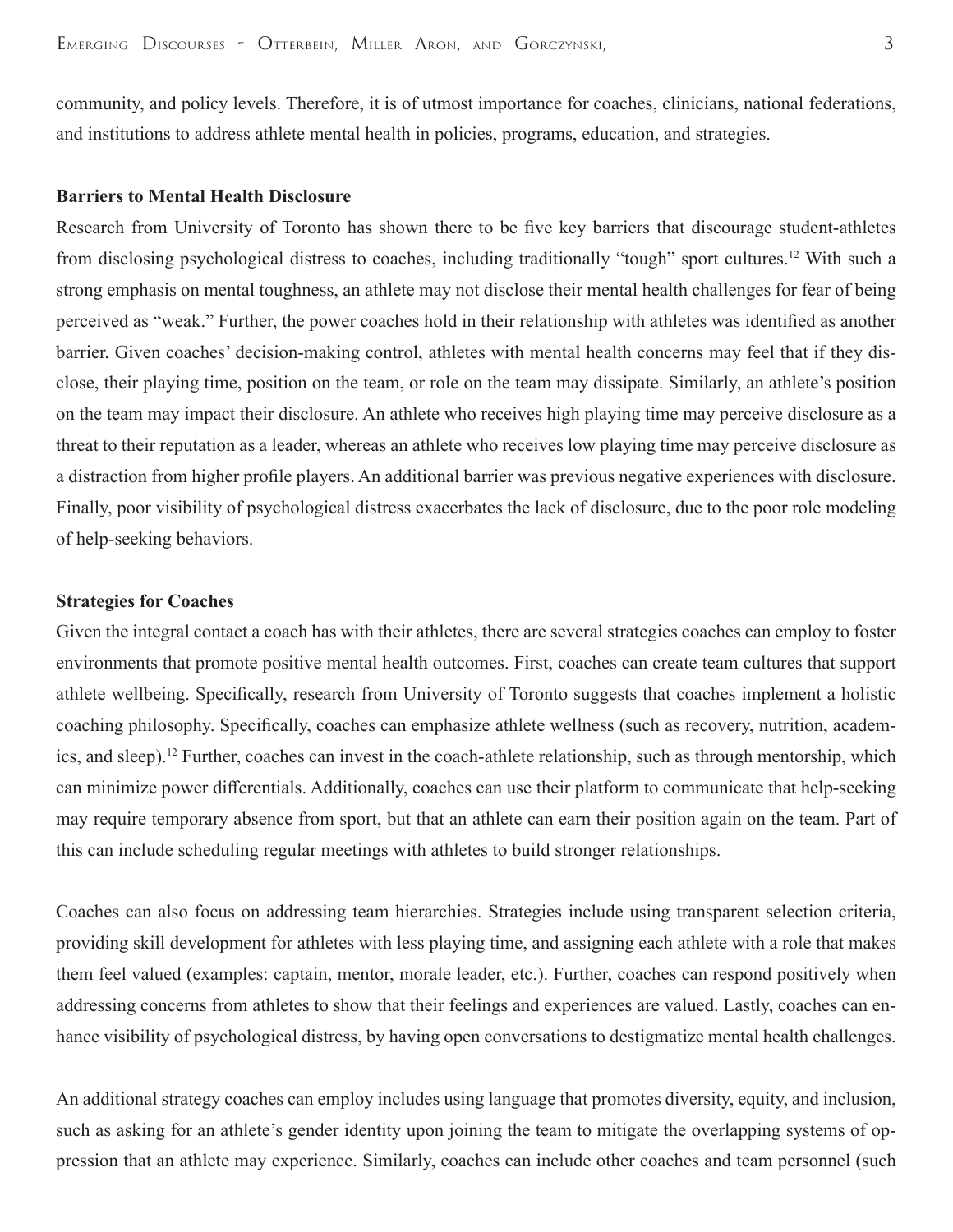as strength and conditioning coaches) of diverse backgrounds to increase the likelihood that their athletes will connect with at least one other coach on their team.<sup>12</sup>

It is important that coaches openly discuss mental health with their athletes and athletic teams, emphasizing that mental health challenges are intertwined with physical health, increasing risk of injury, delaying recovery from injury, and affecting athletic performance.<sup>13</sup> One approach for discussing mental health with an athlete exhibiting concerning behaviors involves engaging the athlete from a non-judgmental perspective. It is important that this be done in a private space. The coach might say, "I noticed that you haven't been yourself lately." This essentially opens the conversation to go in whatever direction it can. Empathize with the athlete and normalize their experiences, such as by saying, "You are not the first person to feel this way." Help the athlete feel cared about, making sure to know what the 'next steps' are for these issues to be professionally addressed. Refer to your team or national federation's referral processes, making sure to not overstep the scope of your role and/or competence. Lastly, follow up with your athlete to ensure that the issues are being properly addressed.

For younger elite athletes, coaches can communicate the importance of mental healthcare to parents, thereby managing expectations, avoiding stressors, and seeking care when appropriate. Teach athletes about resilience and grit to help them actively believe in their own self-efficacy. This can occur by de-emphasizing achievements and outcomes, instead fostering a process-oriented mindset, in which effort and improvement are emphasized. Parents of elite athletes (particularly children) need to pay attention to children's needs unrelated to sport. As part of this, athletes can develop other aspects and interests, particularly those not involving performance. Further, coaches can communicate the importance of mental health care to parents by helping them understand symptoms and encouraging open dialogue about their sport experience. For further coach resources on mental health athlete support, please visit the recommended resources below.

### **Strategies for Clinicians**

In 2019, the International Olympic Committee, through convening 27 expert panelists, published recommendations in the International Olympic Committee Consensus Statement on Mental Health in Elite Athletes.14 These guidelines include recommendations for clinicians, including: being flexible about session timing, involving family or significant others when relational issues impact functioning or performance, recommending psychotherapy plus pharmacological therapy for moderate to severe cases, and guiding the athlete into substance use disorder treatment if needed. Clinicians should not agree to see the athlete's coach or trainer for psychotherapy sessions and should not provide experimental treatments to athletes.<sup>14</sup> If a clinician is considering prescribing medication, the clinician should consider potential negative impact on athletic performance, potential therapeutic performance enhancement, and potential safety risks.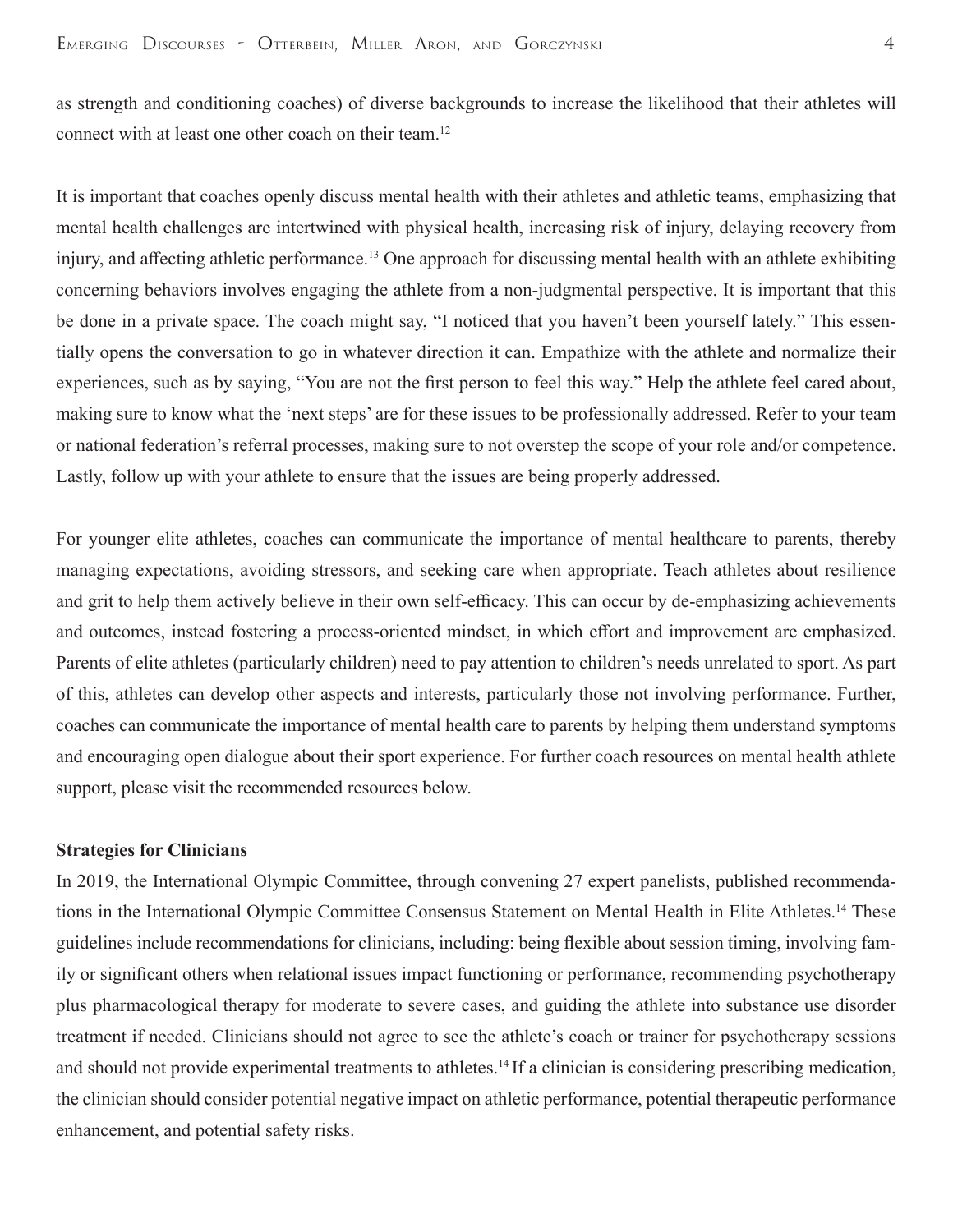Organizations, national federations, institutions, and teams should help coaches understand how to make a referral to a clinician and have well-communicated procedures in place. The clinical team should include qualified, licensed professionals. To maximize timely referral and linkage to care, coaches and organization should develop a Mental Health Emergency Action and Management Plan, which is a checklist of steps that list how to make a referral and respond to an athlete's concerns. More information on considerations for a Mental Health Emergency Action and Management Plan can be found via the NCAA's Mental Health Best Practices Guide.<sup>15</sup>

As a follow up to the International Olympic Committee Consensus Statement on Mental Health in Elite Athletes, researchers developed the Sport Mental Health Assessment Tool 1 (SMHAT-1). This tool can be used by sports medicine physicians and other licensed/registered health professionals. However, the clinical assessment and management within the SMHAT-1 must be conducted by sport medicine physicians and/or licensed/registered mental health professionals, including clinically trained sport psychologists. Physical therapists, athletic trainers, and not clinically trained sport psychologists working with a sports medicine physician are allowed to use the SMHAT-1; however, guidance or intervention recommendations must come from the sports medicine physician.<sup>16</sup>

#### **Strategies for National Governing Bodies/Sport Organizations/Institutions**

National federations, sport governing bodies, and institutions can foster positive mental health outcomes in athletes in a variety of ways. First, such organizations can require mental health literacy training (see resources below) in certification programs and continuing education. Mental health literacy involves building the skills of the individual (in this case, an athlete) and learning how changes in knowledge and attitudes can lead to improved help seeking and proactive, self-health behaviors.<sup>8</sup> Additionally, institutions can provide guidance on how to build a mental health support team specific to your sport culture and organizational resources. By helping coaches know to whom they should report a concern, the severity of their athlete's concern, and relevant institutional policies and procedures, coaches may experience higher self-actualization in believing they are prepared and equipped to handle concerns about an athlete's mental health. This can be a time-saving form of preparation so that a coach can quickly execute a referral plan utilizing organization-wide predetermined policy to help the athlete as quickly as possible.

Further, organizations can promote athletes' well-being by promoting stories of athletes who are willing to share their mental health journey, with permission, through communication mediums congruent to the organization. This can help reduce stigma, promote visibility of mental health disorders, and thus help athletes feel safer in disclosing any concerns they may have. Moreover, institutions can measure their coaches' self-efficacy in knowledge, attitudes, and help-seeking intentions towards mental health through surveys to understand how they can improve in this arena. Lastly, sport organizations must ensure that training is age and developmentally appropriate. This not only mitigates injury, but minimizes comparison of athletes against one another, and ensures skills are rooted in biological, developmental milestones.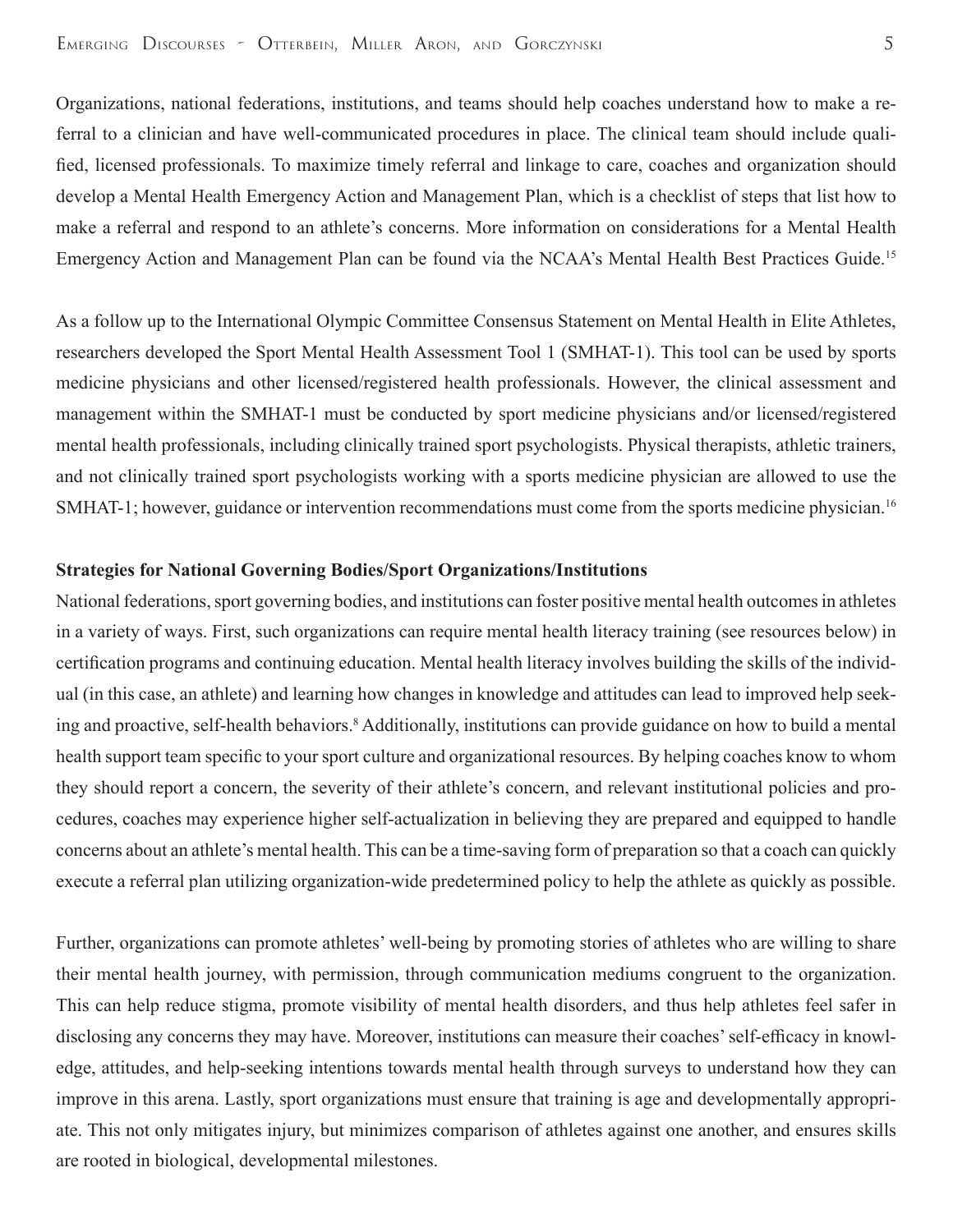### **Conclusion**

Increased mental health literacy, combined with the integration of mental health professionals into sporting organizations, are well established recommendations for the ongoing care of athletes.17 Coaches are positioned to take a leadership role, given their influence and access to athletes. The culture of athletes is at a crucial juncture in its efforts to acknowledge and embrace the psychosocial needs of athletes. This involves the integration of mental health into the overall conceptual framework of health care. Increased literacy, combined with access to services, begins to address the structural and systemic conditions that can cultivate athlete wellbeing. Utilizing existing resources, and committing to their implementation at the organizational, structural, clinical, and coaching levels, will address this critical issue on macro and micro levels, fostering healthy sporting environments. Addressing athlete mental health goes beyond the coach-athlete relationship, though this relationship is important to cultivate, since coaches play a significant role in their athletes' lives. Institutions and national federations must also consider the structural and systemic aspects that can cultivate athlete wellbeing. Whether you are a coach, provider, sport organization, or institution, we all have a responsibility to discuss mental health, incorporate mental health training, and create action plans so that we can foster healthy sporting environments.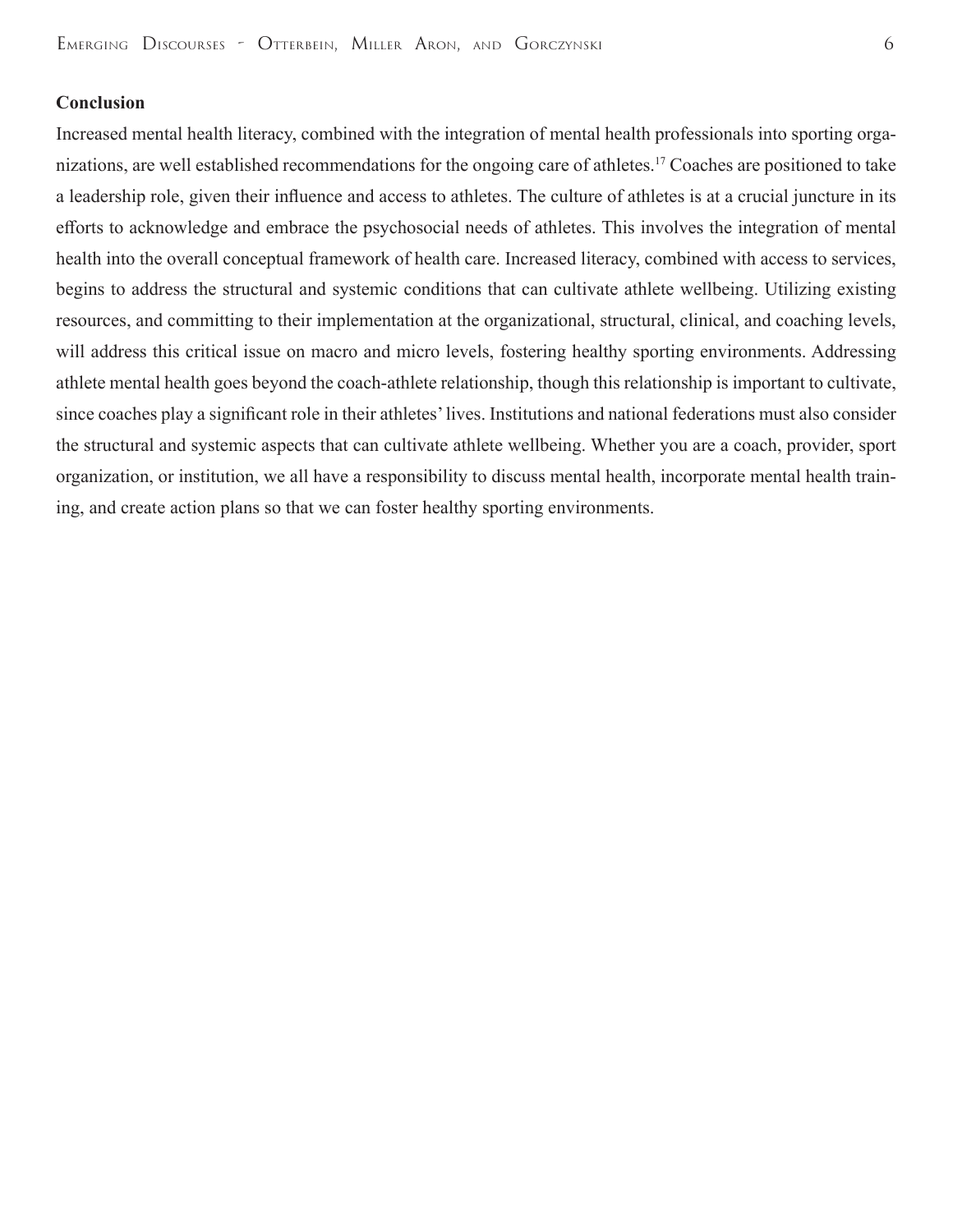## **Recommended Resources**

1. National Collegiate Athletic Association's "Supporting Student-Athlete's Mental Wellness for Coaches" course, available for free: http://s3.amazonaws.com/ncaa/files/ssi/mental-health/toolkits/coach/story\_html5.html

2. Mental Health First Aid: A variety of courses, ranging from free to low-cost, exist such as: https://www.mentalhealthfirstaid.org/, local and state public health departments, and through Johns Hopkins University's "Psychological First Aid" course on Coursera: https://www.coursera.org/learn/psychological-first-aid.

3. Safe Sport International-iProtect Resources: https://uk.i-protect.eu/resources/ contain a variety of research, best practices, and educational courses.

4. Sportanddevelopment.org Child Protection and Safeguarding Resources: https://www.sportanddev.org/en/toolkit/child-protection-and-safeguarding contain a variety of resources for coaches, managers, development professionals, policy makers, parents, and children, along with tools for organizational assessment.

5. National Collegiate Athletic Association's Mental Health Best Practices: https://ncaaorg.s3.amazonaws.com/ ssi/mental/SSI\_MentalHealthBestPractices.pdf contains many examples of checklist items for inclusion in pre-participation mental health screenings and considerations for developing a mental health emergency preparation plan.

#### **References**

1. World Health Organization. (2018). Mental health: A state of well-being. Retrieved from www.who.int/features/factfiles/mental\_health/en/

2. Gouttebarge. V., Castaldelli-Maia, J.M.,Gorczynski, P., Hainline, B., Hitchcock, M.E., Kerkhoffs, G.M., Rice, S.M., & Reardon, C.L. (2019). Occurrence of mental health symptoms and disorders in current and former elite athletes: a systematic review and meta-analysis. *British Journal of Sports Medicine, 53*(11), 700-706*.* http://dx. doi.org/10.1136/bjsports-2019-100671

3. Bissett, J.R., Kroshus, E., & Hebard, S. (2020). Determining the role of sport coaches in promoting athlete mental health: a narrative review and Delphi approach. *British Medical Journal Open Sport & Exercise Medicine,*  6(1), e000676. http://dx.doi.org/10.1136/bmjsem-2019-000676

4. Gorczynski, P., Gibson, K., Clarke, N., Mensah, T., & Summers, S. (2020). Examining mental health literacy, help-seeking behaviours, distress, and wellbeing in UK coaches.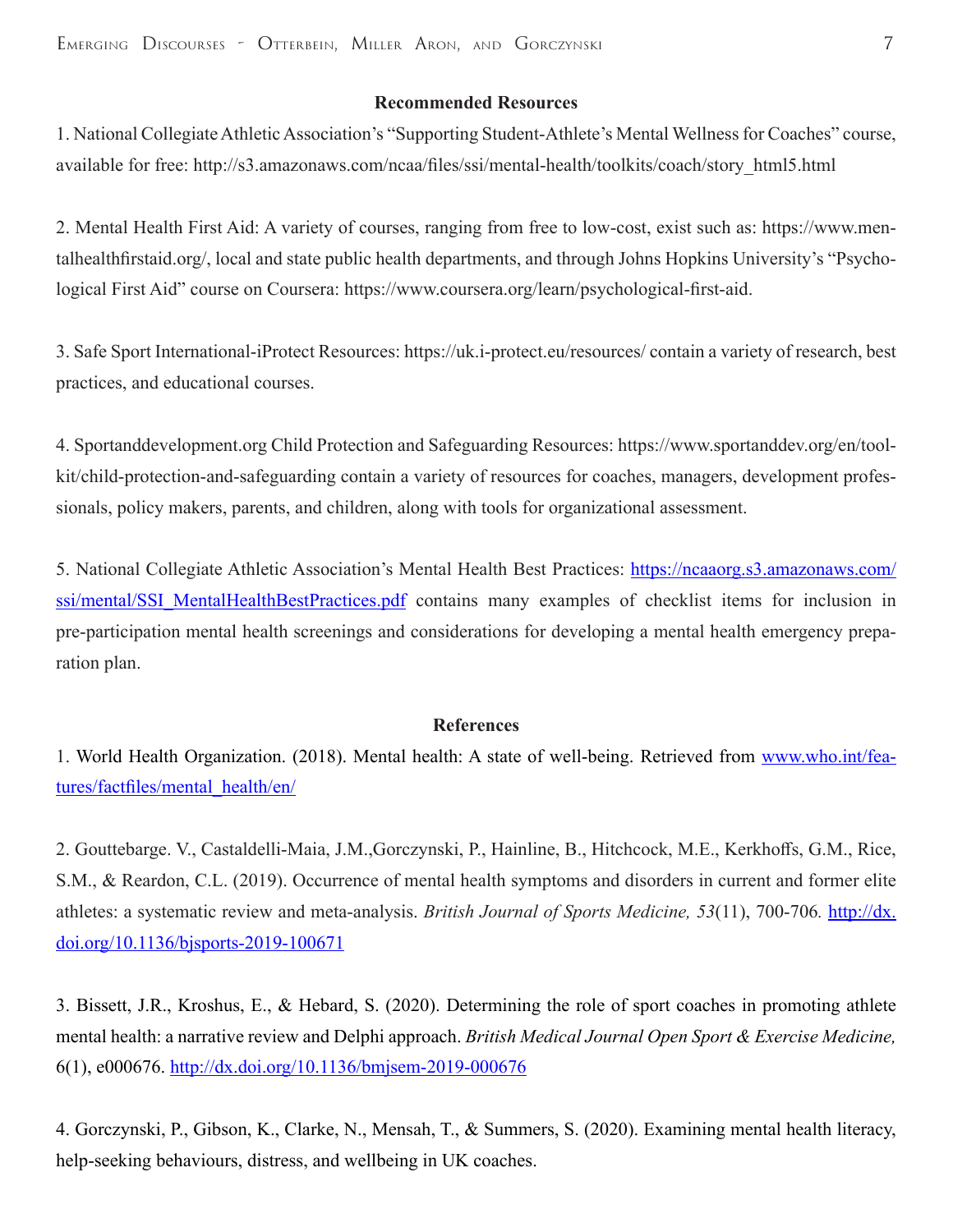*European Physical Education Review, 26*(3), 713-726*.* https://doi.org/10.1177/1356336X19887772

5. Thelwell, R.C., Wagstaff, C.R., Rayner A., Chapman, M., & Barker, J. (2017). Exploring athletes' perceptions of coach stress in elite sport environments. *Journal of Sport Sciences 35*(1), 44–55. https://doi.org/10.1080/0264 0414.2016.1154979

6. Thelwell, R.C., Wagstaff C.R., Chapman, M.T., Kenttä, G. (2017). Examining coaches' perceptions of how their stress influences the coach–athlete relationship. *Journal of Sport Sciences, 35*(19), 1928–1939. https://doi.or g/10.1080/02640414.2016.1241422

7. National Collegiate Athletics Association. (October 2014). *Mind, body, and sport-Understanding and supporting student-athlete mental wellness.* NCAA Publications. http://www.ncaapublications.com/p-4375-mindbody-and-sport-understanding-and-supporting-student-athlete-mental-wellness.aspx?CategoryID=0&Section-ID=0&ManufacturerID=0&DistributorID=0&GenreID=0&VectorID=0&

8. Gorczynski, P. (2019). Developing mental health literacy in coaches. In R. Thelwell & M. Dicks (Eds.), *Professional Advances in Sports Coaching: Research and Practice* (pp. 247-260). New York, NY: Routledge.

9. Kuttel, A., Larsen, C. H. (2019). Risk and protective factors for mental health in elite athletes: a scoping review. *International Review of Sport and Exercise Psychology, 13*(2), 1-35. https://doi.org/10.1080/175098 4X.2019.1689574

10. Åkesdotter, C. Kenttä, G., Eloranta, S., Franck, J. (2020). The prevalence of mental health problems in elite athletes. *Journal of Science and Medicine in Sport, 23*(4), 329-335. Retrieved from https://www-clinicalkey-com.

11. Merriam-Webster dictionary. (n.d.). Intersectionality. In Oxfordlearnersdictionary.com. Retrieved October 5, 2020 from https://www.merriam-webster.com/dictionary/intersectionality

12. Bisset, J. (March 2020). Supporting the psychological wellbeing of athletes: What can coaches do?. Sport Information Resource Center. https://sirc.ca/blog/supporting-the-psychological-wellbeing-of-athletes-what-can-coaches-do/

13. Reardon, C. L., Hainline, B., Miller Aron, C., Baron, D., Baum, A. L., Bindra, A., Budgett, R., Campriani, N., Castaldelli-Maia, J.M., Currie, A., Derevensky, J. L., Glick, I.D., Gorczynski, P., Gouttebarge, V., Grandner, M. A., Hyun Han, D., McDuff, D., Mountjoy, M, Polat, A. . . . Engebretsenm L. (2019). Mental health